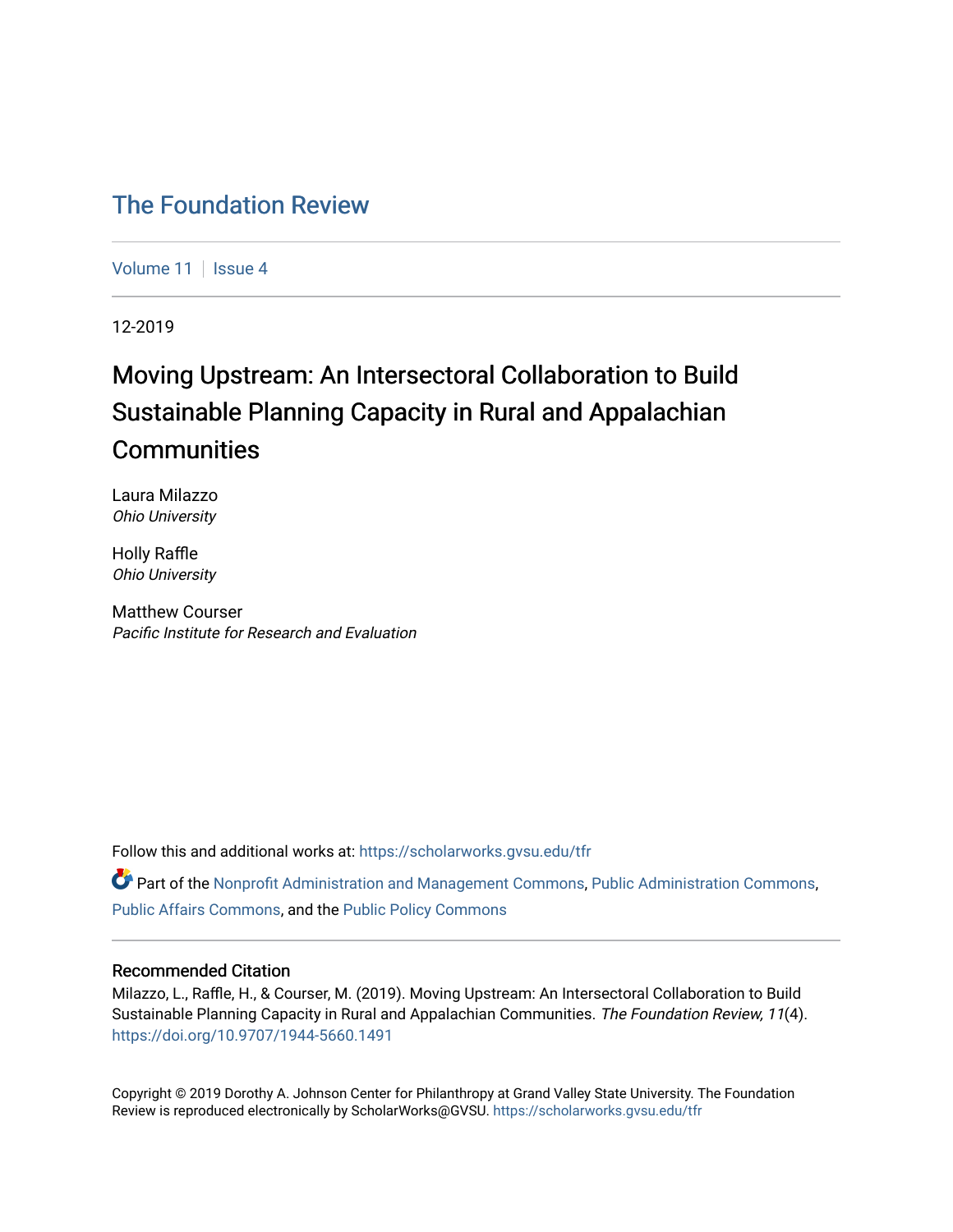# Moving Upstream: An Intersectoral Collaboration to Build Sustainable Planning Capacity in Rural and Appalachian Communities

*Laura Milazzo, M.A., and Holly Raffle, Ph.D., Voinovich School of Leadership and Public Affairs at Ohio University, and Matthew Courser, Ph.D., Pacific Institute for Research and Evaluation*

*Keywords: Health equity, capacity building, rural, Appalachian, mini-grant, sustainability, substance-use prevention planning*

#### Introduction

In the early 1990s, data-driven health planning emerged as a disease-prevention strategy for public health issues such as substance abuse (Springer et al., 2004). Substance-use prevention initiatives historically had focused on programs delivered to small groups of individuals, and were not necessarily achieving the desired population-level outcomes (Orwin, Edwards, Buchanan, Flewelling, & Landy, 2012). As a result, grantmakers, policymakers, researchers, and evaluators tried various approaches to strengthen the selection and implementation of evidence-based strategies to achieve those outcomes (Aarons, Hurlburt, & McCue Horwitz, 2011).

While some grantmakers advocate to preselect strategies for organizations (Easterling & Main, 2016), this approach runs the risk of being presumptive (Couto, 2003) rather than empowering (Fetterman, Kaftarian, & Wandersman, 2015). Instead, for the initiatives discussed in this article, the Substance Abuse and Mental Health Services Administration (SAMHSA) promotes an alternative approach: community-driven strategy selection based upon local data. This approach is useful because while many proven prevention strategies exist (SAMHSA, 2017), organizations that are able to chart their own course using a data-informed approach can more effectively address community public health concerns in a more culturally relevant and sustainable manner (Trent & Chavis, 2009).

# *Key Points*

- As part of an effort to address health inequities in Appalachian and rural Ohio, the state's Department of Mental Health and Addiction Services developed an upstream intersectoral health innovation that specifically addressed the lack of infrastructure and other capacity issues that create barriers to obtaining federally funded prevention services among communities with the highest need for those services.
- The department partnered with two nonprofit organizations and a university to create a performance-based, stepping-stone investment strategy that provided monetary awards to community organizations and included intensive, customized training and technical assistance that promoted capacity-building for data-driven strategic planning.
- This article discusses successes and lessons learned from implementing this infrastructure development initiative, which strengthened capacity of local prevention workforces in six Appalachian and rural communities. The findings will be helpful to foundations as they structure and evaluate funding opportunities to sustainably address persistent inequities in health and mental health.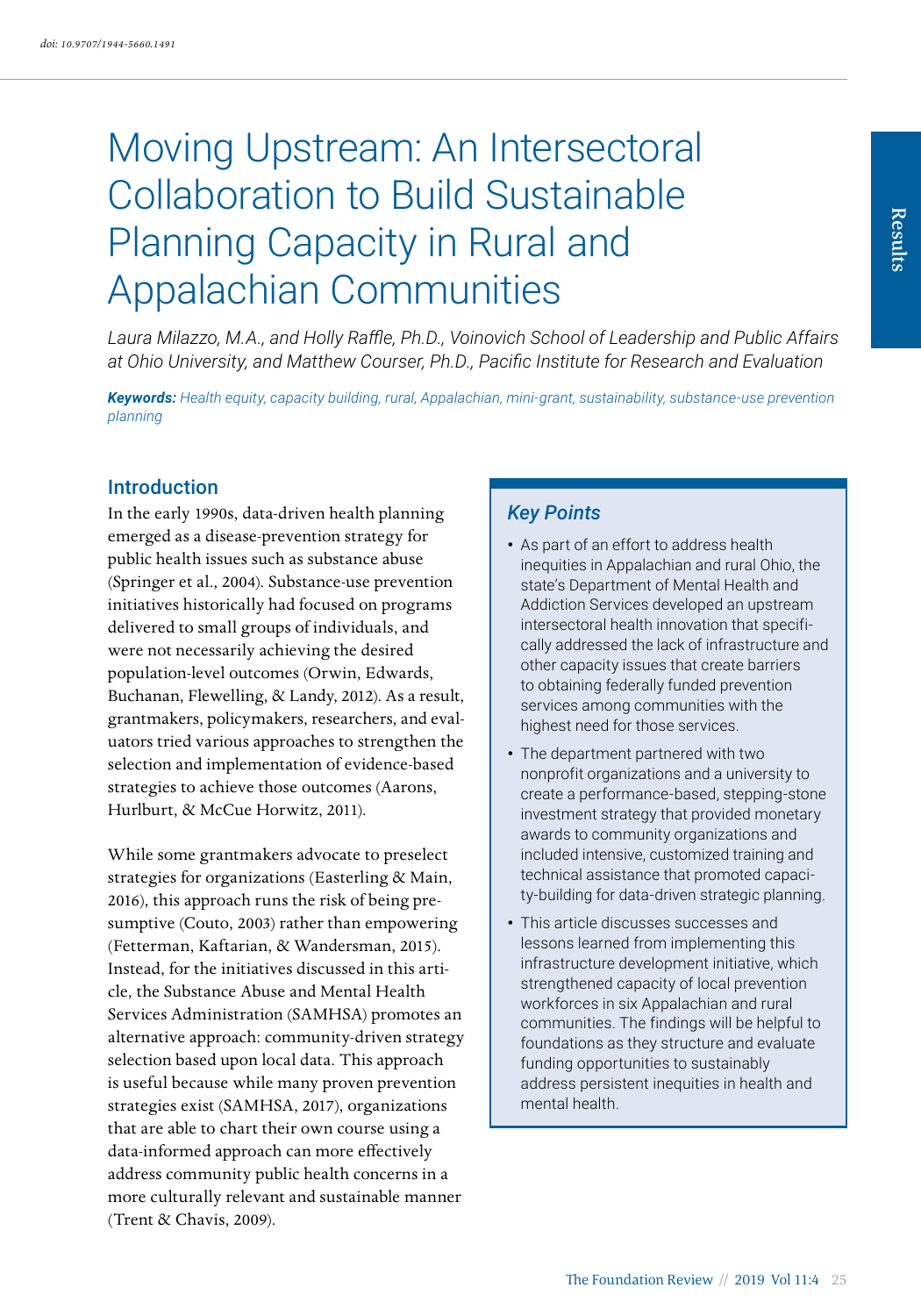Results

*[C]ommunities that are socially and economically vulnerable and lack access to communitylevel data are at even greater risk of health inequities because they do not have the necessary resources to effectively address their health issues.*

Likewise, philanthropic grantmakers have shifted their expectations when funding public health prevention efforts. They no longer simply award grants, but instead make investments in initiatives, organizations, and communities that carry a desired "return on grantmaking" (McCracken & Firesheets, 2010, p. 55). Philanthropy also has moved toward making longer-term, multiyear investments in recognition that evidence-based prevention strategies need sufficient time to impact public health concerns (Julnes, 2019; Schell et al., 2013; Bartczak, 2013). Multiyear investments often include expectations of grantees to produce positive community outcomes, which means they need community-level data to track and report those outcomes.

While these shifts help optimize the impact of both government and philanthropic dollars, the approach overlooks a potential upstream social determinant of health (U.S. Department of Health and Human Services, 2010). Communities that are socially and economically vulnerable often lack the data and infrastructure necessary to select and implement locally determined evidence-based strategies (Brownson & Bright, 2004). According to Bharmal, Derose, Felician, and Weden (2015), upstream health innovations include those that provide socially and economically vulnerable communities with resources to protect and improve health. Importantly, researchers have noted that one of the biggest barriers to implementing effective substance-use prevention strategies is a lack of community-level data related to key indicators that drive the intervention selection process: consumption of substances, consequences of substance use, and community and individual risk and protective factors (Brownson & Bright). As such, communities that are socially and economically vulnerable and lack access to community-level data are at even greater risk of health inequities because they do not have the necessary resources to effectively address their health issues (Braveman, Arkin, Orleans, Proctor, & Plough, 2017).

Around 2010, state leaders in Ohio, along with other partners, began noticing health inequities in the state's Appalachian and rural regions, which historically have been vulnerable to behavioral health and economic disparities. Sixty-one of Ohio's 88 counties are designated as Appalachian and/or rural and struggle to equitably compete for substance-use prevention funding. For example, under the Strategic Prevention Framework–State Inventive Grant (SPF SIG), a five-year (2009–2014) SAMHSA initiative, only nine of those 61 eligible communities submitted applications to become federal subrecipient grantees. Further, only five had strong enough applications to be selected. Under a subsequent (2014-2019) five-year SAMHSA initiative, state leaders and other partners intentionally restricted eligibility for funding to communities designated as Appalachian or rural. Organizations from 24 of those 56 communities applied to become federal subrecipient grantees, and nine were selected. Although the number of applications from Appalachian to rural communities was greater than for the previous initiative, the comparatively small number of applications amplified concerns about deeper health inequities within those communities.

Ndumbe-Eyoh and Moffatt (2013) argue that action must be taken on social determinants of health in order to address health inequities. Since most social determinants lie outside of the health care sector, the authors note the importance of having intersectoral collaborators. In particular, they advocate for partnerships among both governmental and nongovernmental agencies, especially those outside of the health care delivery system.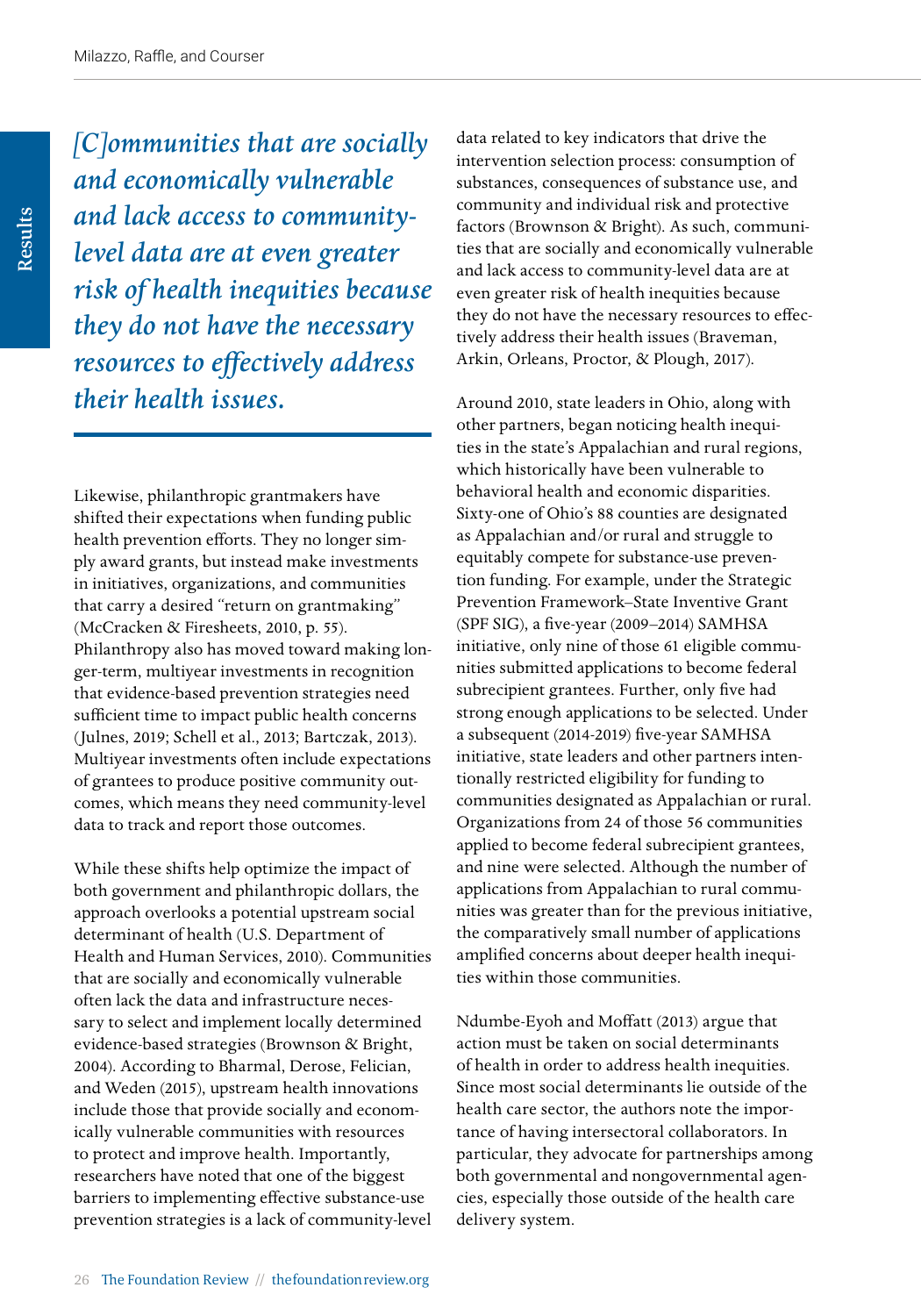With this in mind, the Ohio Department of Mental Health and Addiction Services (OhioMHAS) developed an upstream intersectoral health innovation for six Appalachian and rural communities. Three organizations — an institute of higher education, a nonprofit research and evaluation organization, and a nonprofit substance-use prevention organization for youth — partnered with the state agency to empower six Appalachian and rural community organizations to collect community-level data and then articulate a data-driven strategy selection process for their communities. Since financial investments alone are often insufficient to ameliorate disparities in vulnerable communities, graduated micro investments were offered with intentional wraparound support that included coaching, training, technical assistance, and evaluation services — all at no cost to the communities.

# **Background**

In federal fiscal year 2015, the OhioMHAS received a five-year, \$8.1 million award under a cooperative agreement with the SAMHSA that aimed to address health inequities in the state by increasing access to evidence-based prevention services among Appalachian and rural communities. The SAMHSA's Strategic Prevention Framework Partnerships for Success (SPF-PFS) initiative included three goals:

- 1. Increase prevention services by building workforce capacity and infrastructure.
- 2. Prevent or reduce consequences of underage drinking for persons aged 12 to 20.
- 3. Reduce prescription drug misuse and abuse among persons aged 12 to 25.

As a federally supported initiative, grantees are required to use the Strategic Prevention Framework (SPF), a multiphased, evidence-based planning framework that supports the selection and implementation of culturally relevant, sustainable, and effective substance-use strategies using local data (SAMHSA, 2017). The framework has the advantage of being a comprehensive planning process with broad applicability to many substance-use and mental

*Since financial investments alone are often insufficient to ameliorate disparities in vulnerable communities, graduated micro investments were offered with intentional wraparound support that included coaching, training, technical assistance, and evaluation services — all at no cost to the communities.*

health issues. However, it requires access to community-level data to drive decision-making (SAMHSA, 2017), which parallels other population health initiatives that focus on "broad health outcomes" (Kindig, 2007, p. 142–143). Further, the SAMHSA (2006) requires national outcome measures (NOMs) to ensure uniform reporting of outcomes. This, however, perpetuates a critical health disparity among communities designated as Appalachian and rural that are socially and economically vulnerable and often do not have access to or the capacity to collect community-level data (Brownson & Bright, 2004; Borlawsky, Lele, Jensen, Hood, & Wewers, 2011). Such communities now have an additional barrier to implementing effective public health prevention strategies because they lack community-level consumption, consequence, and risk and protective factor data, which are needed to apply for grant funding, select population-level strategies, and evaluate outcomes (Brownson & Bright).

In 2016, the OhioMHAS issued a competitive request for proposals (RFPs) to fund community organizations from counties designated as Appalachian and rural to engage in the SPF-PFS initiative as subrecipient grantees. The department received 24 responses and selected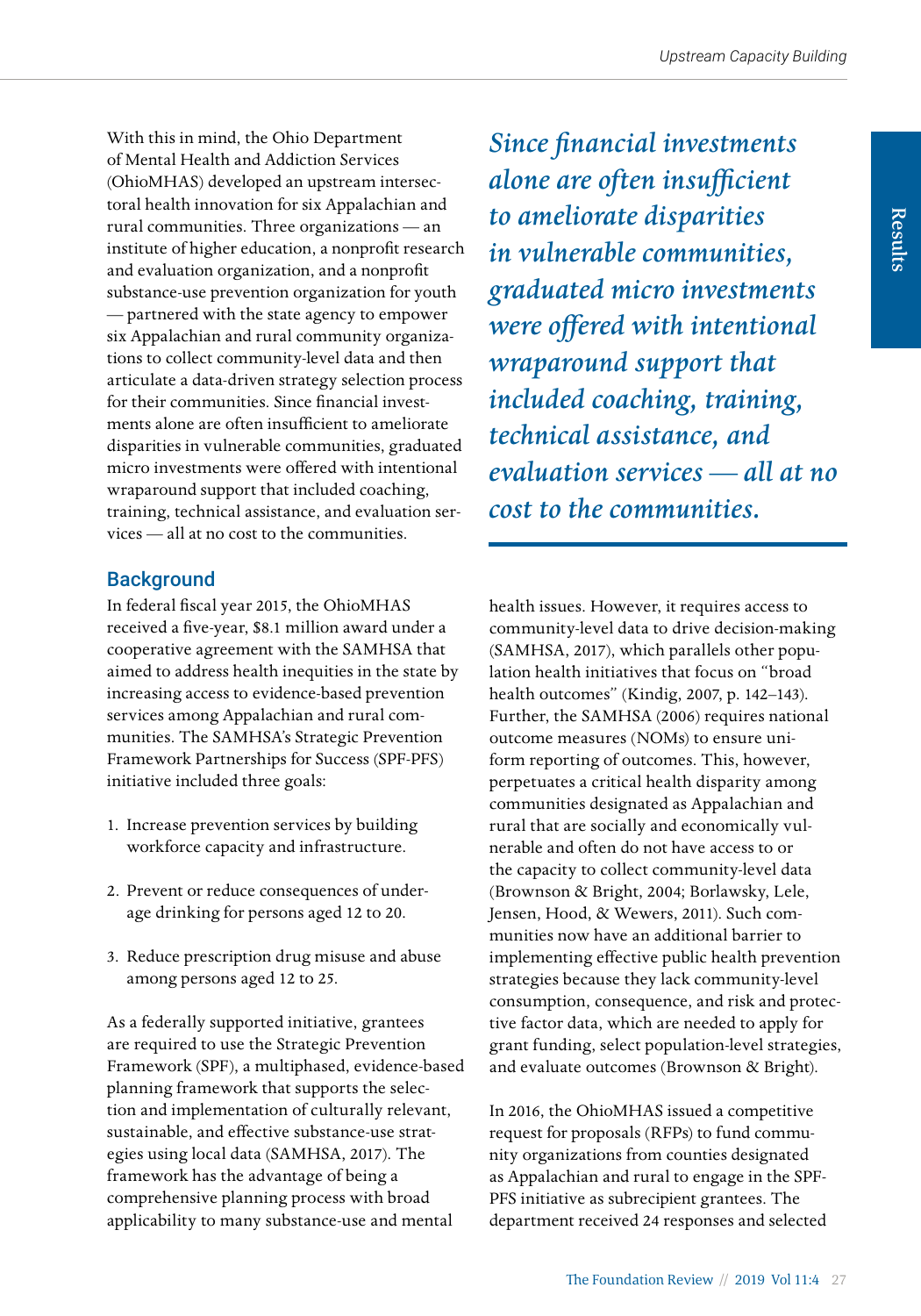nine to become full subrecipient grantees with three-year contracts, renewed annually (Ware et al., 2019). Despite an RFP exclusively focused on funding Appalachian and rural communities, reviewers noticed a paucity of competitive responses from select areas of the Appalachian Ohio region. Among the nonselected proposals, some lacked critical structural elements for competitive substance-use prevention, including experience using the SPF planning process to implement prevention strategies and access to local data for community-level decision-making and national reporting requirements. As a result, the OhioMHAS decided to test an innovative upstream intersectoral approach to address these health inequities.

# **Methods**

Given that capacity building requires dynamic and variable processes (Patton, McKegg, & Wehipeihana, 2016), the OhioMHAS collaborated with two partners to design and implement a contextually responsive evaluation: research scientists with evaluation and substance-use prevention expertise from Ohio University's Voinovich School of Leadership and Public Affairs and from the nonprofit Pacific Institute for Research and Evaluation. Ultimately, the three partners decided to use a developmental evaluation approach (Patton, 2011) because they knew the outcomes sought by the SAMHSA, but not all of the underlying assumptions to achieve them (Fitzpatrick, Sanders, & Worthen, 2010). Methodologically, a developmental evaluation approach emphasizes real-time, rapid-cycle feedback with the goal of nurturing strategic learning throughout the process. The collaborative nature of this approach also made sense given the capacity-building goals of the initiative, which focused on addressing an upstream social determinant of health.

In addition to offering technical assistance and training, evaluators acted as facilitators and conveners, engaging all involved in evaluative thinking, reflecting, and learning. They used reflective practice as a method of inquiry to systematically capture the evolving needs and achievements of the community organizations, including the iterative process of acting and

reflecting to allow for continuous learning and adaptation (Patton, 2011). The evaluators also drew from empowerment evaluation principles: nurturing community ownership, inclusion, community knowledge, and organizational learning throughout the process (Fetterman et al., 2015).

When compiling the findings for this article, the authors utilized document analysis as a key method of study (Bowen, 2009). We reviewed three time points — baseline, end of year one, and end of year three — and analyzed the initial RFP, the submitted proposals, completed products and deliverables, and other artifacts. (See Table 1.) To frame this article as a case study, we also applied several validation strategies to ensure methodological rigor (Creswell & Miller, 2000). First, we had prolonged engagement in the field from the developmental process, which gave us time to learn from and document ideas and experiences. Other validation strategies included triangulation of findings, peer debriefing, and thick, rich description from documents, observations, and notes.

# Innovative Strategy

#### *Mini-Awards*

The OhioMHAS created a series of tiered miniawards to build organizational readiness and data capacity over a three-year period among the six community organizations. (See Table 2.) Based on the identified needs of these organizations, the department established two cohorts of awardees. The first cohort, consisting of two Appalachian community organizations, became the "data community cohort"; these organizations had no experience using the SPF and lacked community-level data on any of the NOMs. The second cohort, consisting of four communities (three Appalachian and one rural), became the "community readiness assessment cohort"; most had community-level access to at least some of the NOMs, which they could use to identify a problem of practice and begin assessing the readiness of their communities to address the problem.

The U.S. Census Bureau (2016) population estimates for 2015 for these communities ranged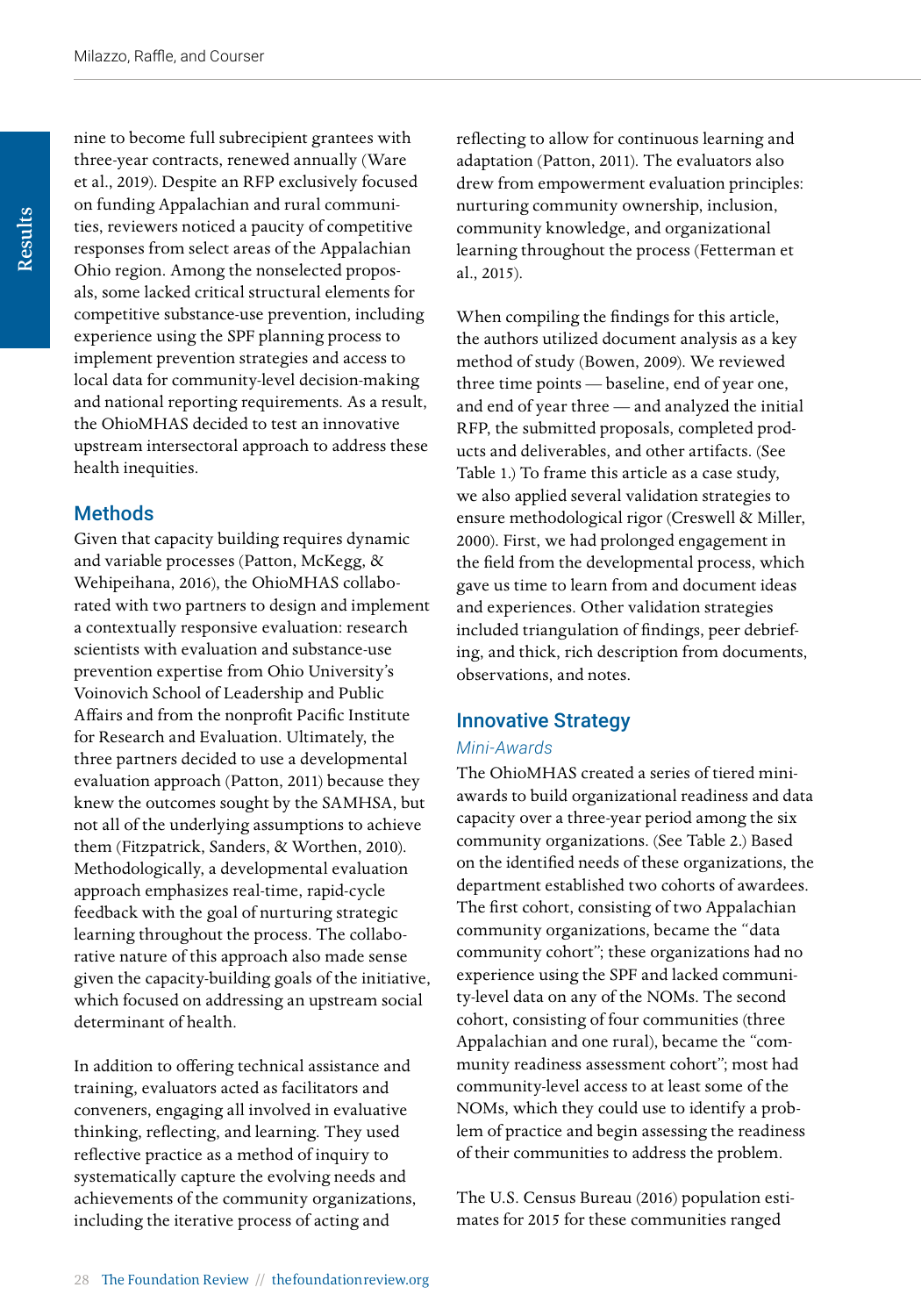#### **TABLE 1** Mini-Award Timing and Data Sources

| <b>Time Points</b> | <b>Time Periods</b> | <b>Data Sources</b>                                                                 |
|--------------------|---------------------|-------------------------------------------------------------------------------------|
| <b>Baseline</b>    | Sept. 1, 2016       | • Documents (RFP, proposals)<br>• Artifacts (notes, professional correspondence)    |
| Fnd of Year 1      | June 30, 2017       | • Observations<br>• Documents (deliverables)<br>• Artifacts (notes, correspondence) |
| Fnd of Year 3      | Sept. 30, 2019      | • Observations<br>• Documents (deliverables)<br>• Artifacts (notes, correspondence) |

**Note:** OhioMHAS originally contracted with the organizations based on the state fiscal year. Year one ran from July 1, 2016, to June 30, 2017. In year three the dates shifted to the federal fiscal year, which made the final year a 15-month period, from July 1, 2018, to Sept. 30, 2019.

#### **TABLE 2** Characteristics of Mini-Award Communities

| <b>County Type</b> | <b>Organization Type</b>                   | 2015 Census<br><b>Population</b> | <b>2016 ARC</b><br><b>Economic Status</b> |
|--------------------|--------------------------------------------|----------------------------------|-------------------------------------------|
| Appalachian        | Medical foundation                         | 28,000                           | Distressed                                |
| Appalachian        | Mental health services provider            | 28.000                           | Transitional                              |
| Appalachian        | Addiction and mental health services board | 43.000                           | At-Risk                                   |
| Appalachian        | Nonprofit prevention organization          | 61.000                           | Transitional                              |
| Rural              | Mental health services provider            | 45.000                           | N/A                                       |
| Appalachian        | Health coalition                           | 77.000                           | Distressed                                |

from 28,000 to 77,000. In addition, they all had high five-year (2009–2013) poverty rates and high three-year (2011–2013) average unemployment rates relative to the state and nation (Appalachian Regional Commission [ARC], 2016). In terms of economic classifications, the ARC designated two as distressed (lowest ranking out of five), one as at-risk (second lowest) and two as transitional (middle ranking) in 2016.

# *Tiered Funding*

The OhioMHAS offered each cohort tiered investments over a three-year period and based continuation each year on demonstrated performance (e.g., completion of deliverables and buy-in). (See Table 3.) The two organizations in the data community cohort had infrastructural data-collection needs, and each received \$2,500 in year one for staff to support those efforts. In year two, they were eligible for additional investments of up to \$5,000 to select a problem of practice and begin coalescing efforts around that issue. In year three, they were eligible for up to \$52,500 to complete the other SPF phases.

The four organizations in the community readiness cohort appeared ready to select their problem of practice and coalesce efforts around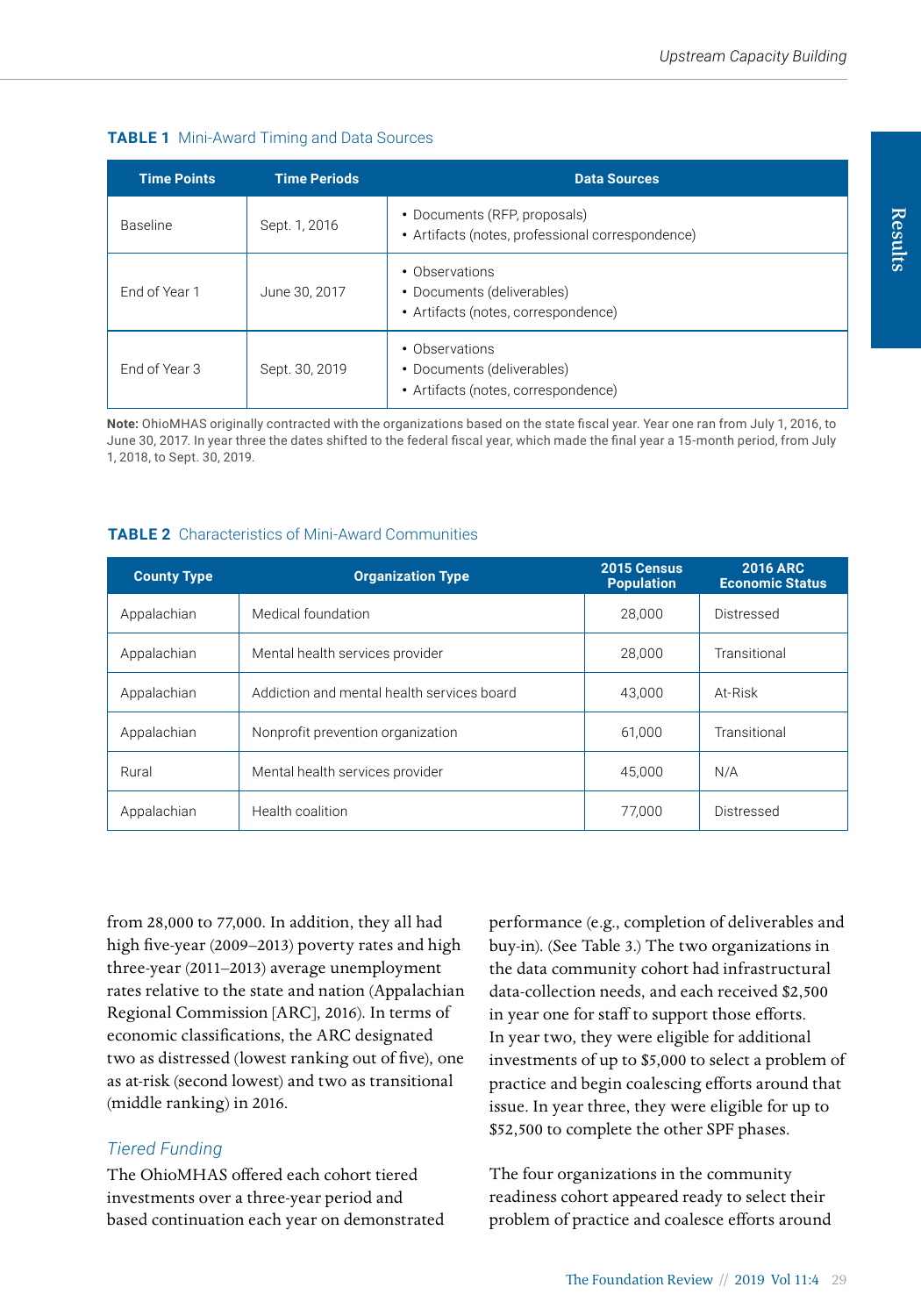#### **TABLE 3** Tiered Funding and Performance Requirements

| <b>Data Community Cohort Mini-Awards</b>                                                                                                                                                                                                                                                                                                                                                                                                                                                         | <b>Community Readiness Cohort Mini-Awards</b>                                                                                                                                                                                                                                                                                                                                                         |
|--------------------------------------------------------------------------------------------------------------------------------------------------------------------------------------------------------------------------------------------------------------------------------------------------------------------------------------------------------------------------------------------------------------------------------------------------------------------------------------------------|-------------------------------------------------------------------------------------------------------------------------------------------------------------------------------------------------------------------------------------------------------------------------------------------------------------------------------------------------------------------------------------------------------|
| Year 1 (Eligible for up to \$2,500)<br>• Participate in learning community<br>• Negotiate memoranda of understanding with schools<br>• Develop quantitative data collection plan for<br>community-level national outcome measures (NOMs)                                                                                                                                                                                                                                                         | Year 1 (Eligible for up to \$5,000)<br>• Participate in learning community<br>· Establish prevention data committee<br>• Develop quantitative data collection plan for<br>community-level NOMs<br>• Identify problem of practice<br>• Complete community readiness assessment<br>• Reflect on overall readiness and community-level data                                                              |
| Year 2 (Eligible for up to \$5,000)<br>• Participate in learning community<br>• Establish prevention data committee<br>• Update quantitative data collection plan<br>• Identify problem of practice<br>• Complete community readiness assessment<br>• Reflect on overall readiness and community-level data                                                                                                                                                                                      | Year 2 (Eligible for up to \$60,000)<br>• Participate in learning community<br>• Continue prevention data committee<br>• Update quantitative data collection plan<br>• Complete needs assessment<br>• Process results and develop strategic plan map<br>• Articulate theory of change and theory of action for<br>outcomes<br>• Participate in prevention conferences for professional<br>development |
| Year 3 (Eligible for up to \$52,500)<br>• Participate in learning community<br>• Continue prevention data committee<br>• Update quantitative data collection plan<br>• Complete needs assessment<br>• Process results and develop strategic plan map<br>• Articulate theory of change and theory of action for<br>outcomes<br>• Begin implementation of strategies<br>• Evaluate results<br>• Plan for sustainability<br>• Participate in prevention Conferences for professional<br>development | Year 3 (Eligible for up to \$60,000)<br>• Participate in learning community<br>• Engage a community action theory<br>• Update quantitative data collection plan<br>• Implement strategies<br>• Evaluate results<br>• Plan for sustainability<br>• Participate in prevention conferences for professional<br>development                                                                               |

that issue. They received up to \$5,000 in year one to shore up data-collection plans and conduct a community readiness assessment. In each of the two subsequent years, they were eligible for up to \$60,000 to complete the other SPF phases.

#### *Customized Networked Learning*

When building capacity, the type of structural supports offered by grantmakers matters (Grantmakers for Effective Organizations [GEO], 2014a). The OhioMHAS used funding from the SPF-PFS initiative to contract with three nongovernmental partners to offer extensive

wraparound support: the Voinovich School of Leadership and Public Affairs at Ohio University, the Pacific Institute for Research and Evaluation, and PreventionFirst!, a nonprofit youth substance-abuse prevention organization and former subrecipient of the prior SPF initiative in Ohio (SPF SIG). The partners collaborated with state leaders to engage the mini-award recipients in intensive, networked learning events; peerto-peer sharing; and personalized technical assistance. In addition, each grantee was assigned a local evaluator and content-expert coach to provide intensive, direct technical assistance.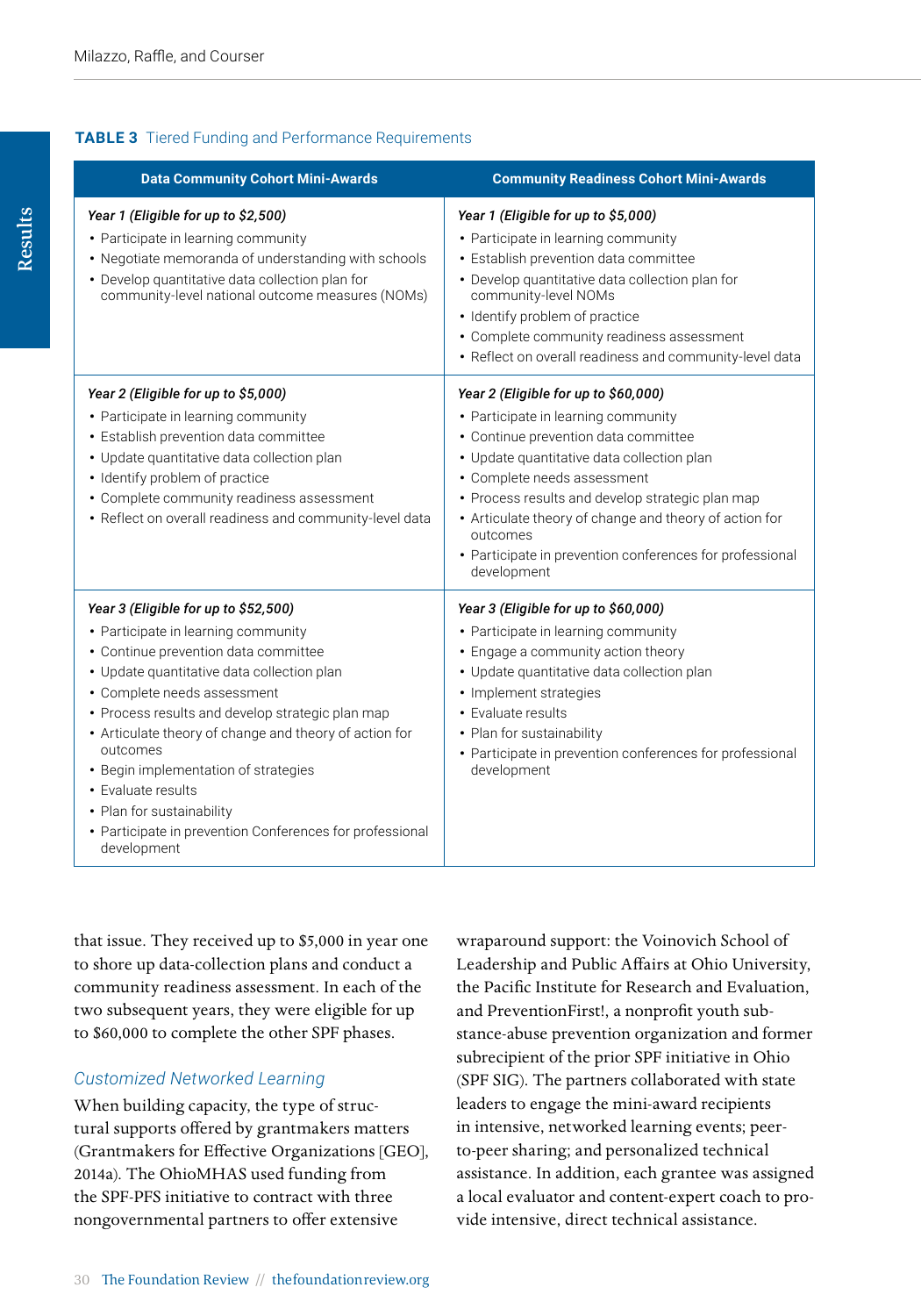| <b>Organization</b><br><b>Type</b>            | <b>Baseline</b>          |                        | <b>End of Year 1</b>     |                               | <b>End of Year 3</b>     |                        |
|-----------------------------------------------|--------------------------|------------------------|--------------------------|-------------------------------|--------------------------|------------------------|
|                                               | <b>Access to</b><br>Data | Annual<br><b>Basis</b> | <b>Access to</b><br>Data | <b>Annual</b><br><b>Basis</b> | <b>Access to</b><br>Data | Annual<br><b>Basis</b> |
| Medical foundation                            | No access                | <b>No</b>              | Access to all            | <b>Yes</b>                    | Access to all            | Yes                    |
| Mental health<br>services provider            | Access to<br>some        | <b>No</b>              | Access to all            | <b>Yes</b>                    | Access to all            | Yes                    |
| Addiction and mental<br>health services board | Access to all            | N <sub>o</sub>         | Access to all            | N <sub>0</sub>                | N/A                      | N/A                    |
| Nonprofit prevention<br>organization          | No access                | <b>No</b>              | Access to all            | Yes                           | Access to all            | Yes                    |
| Mental health<br>services provider            | Access to<br>some        | N <sub>0</sub>         | N <sub>0</sub>           | <b>No</b>                     | N/A                      | N/A                    |
| Health coalition                              | Access to all            | N <sub>0</sub>         | Access to all            | <b>No</b>                     | N/A                      | N/A                    |

#### **TABLE 4** Access to Community-Level National Outcome Measures

A key capacity-building strategy for both mini-award cohorts involved the use of learning communities, which has been shown to effectively build shared practice (GEO, 2014b). Importantly, the evaluators and coaches did not act as experts dispensing wisdom from a distance, but instead worked as facilitators, conveners, and advisors to guide learning. They created learning environments where organizations would take the concepts being taught and put them into action. Then, they would come back together as a group for peer reflection to deepen understanding, which allowed the organizations to acquire additional skills and revise practices (GEO, 2019).

More specifically, in year one, all six community organizations participated in monthly learning events that generally occurred in an alternating pattern of daylong, in-person sessions followed the next month by shorter, virtual events. Before and after these events, personalized technical assistance provided additional support. Two key advantages of this support were peer-to-peer sharing for networked learning, cohesion, and knowledge transfer (Reagans & McEvily, 2003), and empowerment of community leaders to make community-determined, data-driven plans (Fetterman et al, 2015).

Further, the wraparound support encouraged customization based on emerging needs. For example, in year one, the readiness-assessment cohort engaged in such topics as conducting and analyzing qualitative interviews with key informants. In contrast, the data cohort engaged in such topics as negotiating agreements with local partners to support data collection. Again, the technical assistance evolved based on the needs of each organization and cohort.

# **Results**

The mini-award investments produced three key results: access to standardized health measures, experience utilizing a planning process, and capacity to implement data-driven planning.

#### *Access to Standardized Health Measures*

At baseline, two community organizations indicated in their proposals that they did not have access to any of the standardized NOMs, two had access to some, and two had access to all. (See Table 4.) However, none of the organizations had adequate plans to collect or access them annually. By the end of year one, five organizations had access to all of the measures and three had approved plans for annual collection. By the end of year three, three of the organizations had access to all of the NOMs and continued to have annual plans for collection.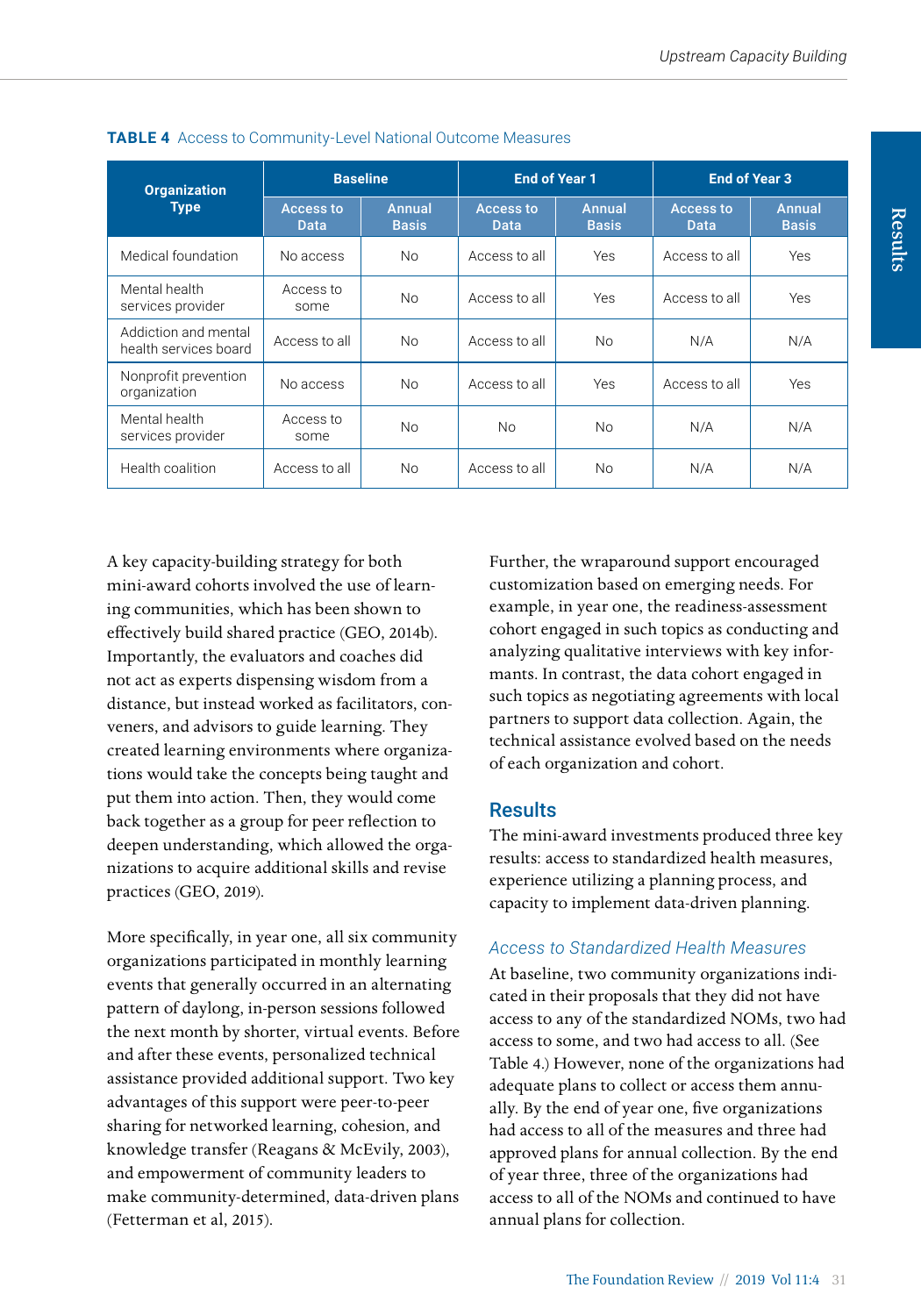#### **TABLE 5** Experience With the SPF Planning Process

| <b>Organization</b>                           | <b>Baseline</b>                                                    | <b>End of Year 1</b>                                                                    | <b>End of Year 3</b>                                                                                                                                                                         |  |
|-----------------------------------------------|--------------------------------------------------------------------|-----------------------------------------------------------------------------------------|----------------------------------------------------------------------------------------------------------------------------------------------------------------------------------------------|--|
| <b>Type</b>                                   | <b>From the Proposal</b>                                           | <b>Detailed SPF Phase</b>                                                               | <b>Detailed SPF Phases</b>                                                                                                                                                                   |  |
| Medical foundation                            | • Some non-SPF planning<br>experience<br>• No SPF experience       | • Assessment:<br>Community-level national<br>outcome measures<br>(NOMs) data collection | • Assessment: Community-<br>level NOMs data<br>collection and readiness<br>• Other phases: Capacity,<br>planning, implementation,<br>evaluation<br>• Cultural competency<br>· Sustainability |  |
| Mental health<br>services provider            | • Detailed non-SPF<br>planning experience<br>• Some SPF experience | • Assessment:<br>Community-level NOMs<br>data collection and<br>readiness               | • Assessment: community-<br>level NOMs data<br>collection and readiness<br>• Other phases: Capacity,<br>planning, implementation,<br>evaluation<br>• Cultural competency<br>· Sustainability |  |
| Addiction and mental<br>health services board | • Some non-SPF planning<br>experience<br>• Minimal SPF experience  | • Assessment:<br>Community-level NOMs<br>data collection                                | N/A                                                                                                                                                                                          |  |
| Nonprofit prevention<br>organization          | • Some non-SPF planning<br>experience<br>• No SPF experience       | • Assessment:<br>Community-level NOMs<br>data collection                                | • Assessment: Community-<br>level NOMs data<br>collection and readiness<br>• Other phases: Capacity,<br>planning, implementation,<br>evaluation<br>• Cultural competency<br>• Sustainability |  |
| Mental health<br>services provider            | • Some non-SPF planning<br>experience<br>· Some SPF experience     | • Assessment:<br>Community-level NOMS<br>data collection and<br>readiness               | N/A                                                                                                                                                                                          |  |
| Health coalition                              | • Minimal non-SPF planning<br>experience<br>• No SPF experience    | • Assessment:<br>Community-level NOMS<br>data collection and<br>readiness               | N/A                                                                                                                                                                                          |  |

# *Experience Utilizing a Planning Process*

All six organizations indicated in their proposal (baseline) that they had at least some planning experience. (See Table 5.) The proposal reviewers considered this non-SPF planning experience to be a capacity indicator for knowledge transfer, meaning leaders could draw from experience to learn new skills (Reagans & McEvily, 2003). Further, four organizations said they had either

no or only minimal SPF-specific planning experience and the remaining two had some basic SPF-specific experience. By the end of year one, all six had gained firsthand, detailed experience with at least the assessment phase of the planning framework.

In addition, four organizations had gained firsthand experience with the detailed assessment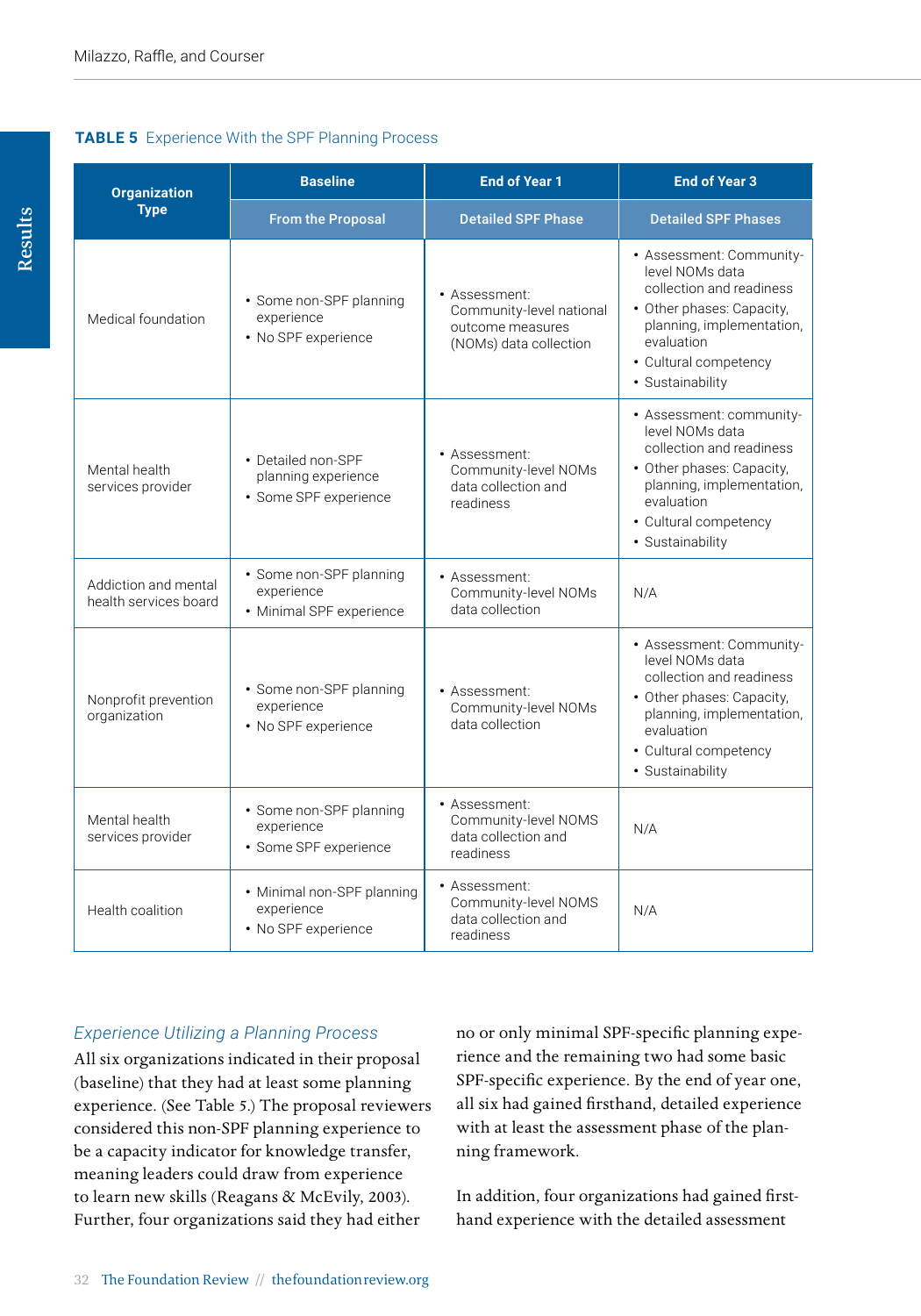|                                               | End of Year 1 (SFY17)                                      |                                         |          |                                   | End of Year 3 (FFY19)                                |                                                                  |
|-----------------------------------------------|------------------------------------------------------------|-----------------------------------------|----------|-----------------------------------|------------------------------------------------------|------------------------------------------------------------------|
| <b>Organization</b><br><b>Type</b>            | <b>Initial</b><br><b>SPF-PFS Seed</b><br><b>Investment</b> | <b>Initial TTAE</b><br><b>From ANEP</b> | Buy-In   | <b>Data Plan</b><br>and PDC       | <b>Subsequent</b><br><b>TTAE From</b><br><b>ANEP</b> | <b>Subsequent</b><br><b>Funding</b>                              |
| Medical foundation                            | \$2,500                                                    | \$3,279                                 | High     | Yes                               | \$4,244<br>(SFY18)<br>\$12,313<br>(SFY19)            | SPF-PFS<br>data cohort:<br>\$5,000 (SFY18)<br>\$52,500 (SFY19)   |
| Mental health<br>services provider            | \$5,000                                                    | \$3,279                                 | High     | Yes                               | N/A                                                  | SPF-PFS<br>subrecipient:<br>\$60,000 (SFY18)<br>\$60,000 (SFY19) |
| Addiction and mental<br>health services board | \$5,000                                                    | \$3,279                                 | Low      | Pursued<br>another<br>opportunity | N/A                                                  | SPF-Rx<br>subrecipient:<br>\$175,000 (SFY18)<br>\$85,000 (SFY19) |
| Nonprofit prevention<br>organization          | \$2.500                                                    | \$3.279                                 | High     | Yes                               | \$4,244<br>(SFY18)<br>\$12.313<br>(SFY19)            | Yes                                                              |
| Mental health<br>services provider            | \$5,000                                                    | \$3,279                                 | Low      | No: lacked<br>local support       | N/A                                                  | N/A                                                              |
| Health coalition                              | \$5,000                                                    | \$3,279                                 | Moderate | No: lacked<br>local support       | N/A                                                  | N/A                                                              |
| <b>Total</b>                                  | \$25,000                                                   | \$19,674                                |          |                                   | \$33,114                                             | \$495,000                                                        |

#### **TABLE 6** Stepping-Stone Investments in Six Rural and/or Appalachian Communities

ANEP: Appalachian New Economy Partnership

TTAE: Training, technical assistance, and evaluation

SFY: State fiscal year

FFY: Federal fiscal year

PDC: Prevention Data Committee

SPF-PFS: Strategic Prevention Framework–Partnerships for Success Initiative

SPF-Rx: Strategic Prevention Framework for Prescription Drugs in Ohio

phase of community readiness assessments. By the end of year three, three organizations had gained firsthand experience with additional phases of the planning framework, including planning, selecting, and implementing culturally relevant and sustainable evidence-based strategies.

#### *Capacity to Implement Data-Driven Planning*

The OhioMHAS offered a stepping-stone approach to fund the two cohorts. (See Table 6.) At the end of year one, through the SPF-PFS initiative, it had made an initial investment of \$25,000 among the six organizations. Two (the data cohort) each received \$2,500 and four (the community readiness cohort) each received \$5,000. All six received customized training and technical assistance from the wraparound support team.

Local evaluators also leveraged state funding under the Appalachian New Economy Partnership (ANEP). Administered through the Ohio Department of Higher Education and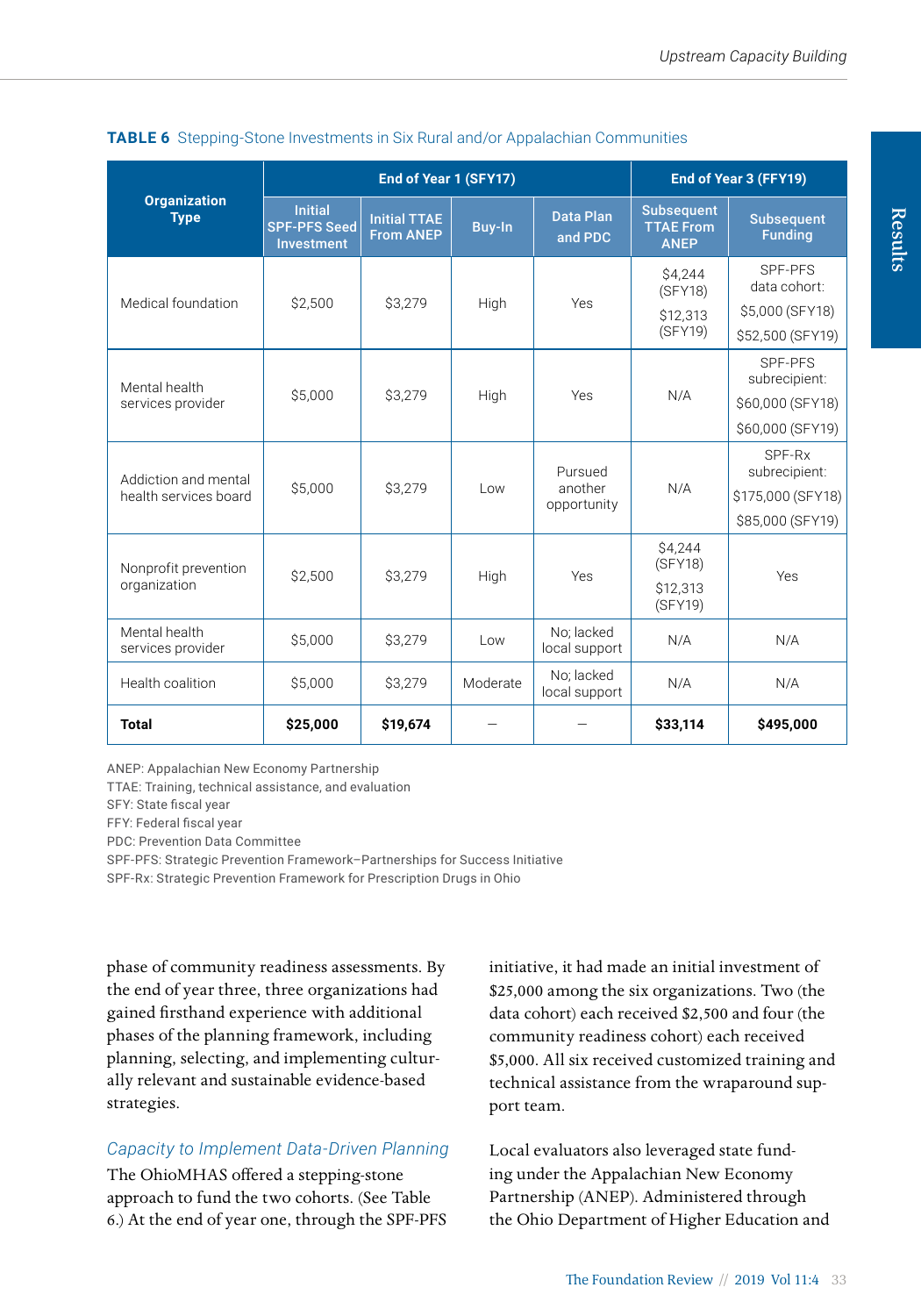*Ohio's SPF-PFS initiative shifted the focus of capacity building away from teaching community leaders about selecting individual evidencebased programs to instead learning how to select the right program for the community based on the local context.* 

appropriated to Ohio University, the ANEP seeks to build the capacity of public and nonprofit organizations in the region in order to further their impact in critical areas such as health outcomes. In year one, ANEP support for the project totaled \$20,000, which included dedicated local evaluators for the mini-award recipients. The OhioMHAS funded the evaluation team and prevention coaches under the SPF-PFS to provide additional wraparound support to the miniaward recipients; however, this support could not be directly quantified.

At the end of year one, the OhioMHAS invited three of the community organizations to continue receiving SPF-PFS funding in years two and three. They had demonstrated a high degree of buy-in (e.g., receptivity towards the cooperative process, active participation, and willingness to receive developmental feedback), and had also fully completed the deliverable requirements in year one. These three organizations had also identified local partners to engage the initiative in a community-based process.

In years two and three, one of the organizations from the community readiness cohort showed enough promise to become a full SPF-PFS subrecipient grantee and received a total additional investment of \$120,000 over those two years. The other two organizations, which comprised the data cohort, received more intensive training and technical assistance from the evaluation team during those two years. This support totaled a little over \$33,000 from ANEP, and by the end of year three the two communities received additional investments of \$115,000 from the OhioMHAS.

The three organizations that did not receive continued funding had low to moderate buy-in for the initiative. One organization decided to move forward with another SPF initiative in Ohio.<sup>1</sup> Despite supportive efforts from the local evaluators and coaches, the remaining two communities could not obtain adequate local support.

#### **Discussion**

Given the wide variety of evidence-based programs available, the OhioMHAS wanted to reframe the state's substance-abuse prevention approach. Ohio's SPF-PFS initiative shifted the focus of capacity building away from teaching community leaders about selecting individual evidence-based programs to instead learning how to select the right program for the community based on the local context. Using an evidence-based planning framework, with cultural relevance, sustainability, and capacity built into it, allowed the latter to happen. Similarly, because the SPF relies on data-driven decision-making, the community organizations based their strategy selection on unique local conditions and root causes. Moreover, not funding implementation of a particular strategy, program, policy, or practice provided a space for the organizations to learn more sustainable practices. Instead of an emphasis on action planning, they focused on building infrastructure to support community-based strategic planning — a data-driven decision-making process with a high propensity to achieve the intended outcomes.

#### *Health Equity*

This mini-award strategy addressed an organization-level equity issue with six communities. Notably, when communities lack the capacity

1 Under that initiative — the SAMHSA-funded SPF-Rx: Strategic Prevention Framework for Prescription Drugs in Ohio — the organization received a total investment of \$260,000 in state fiscal years 2018 and 2019.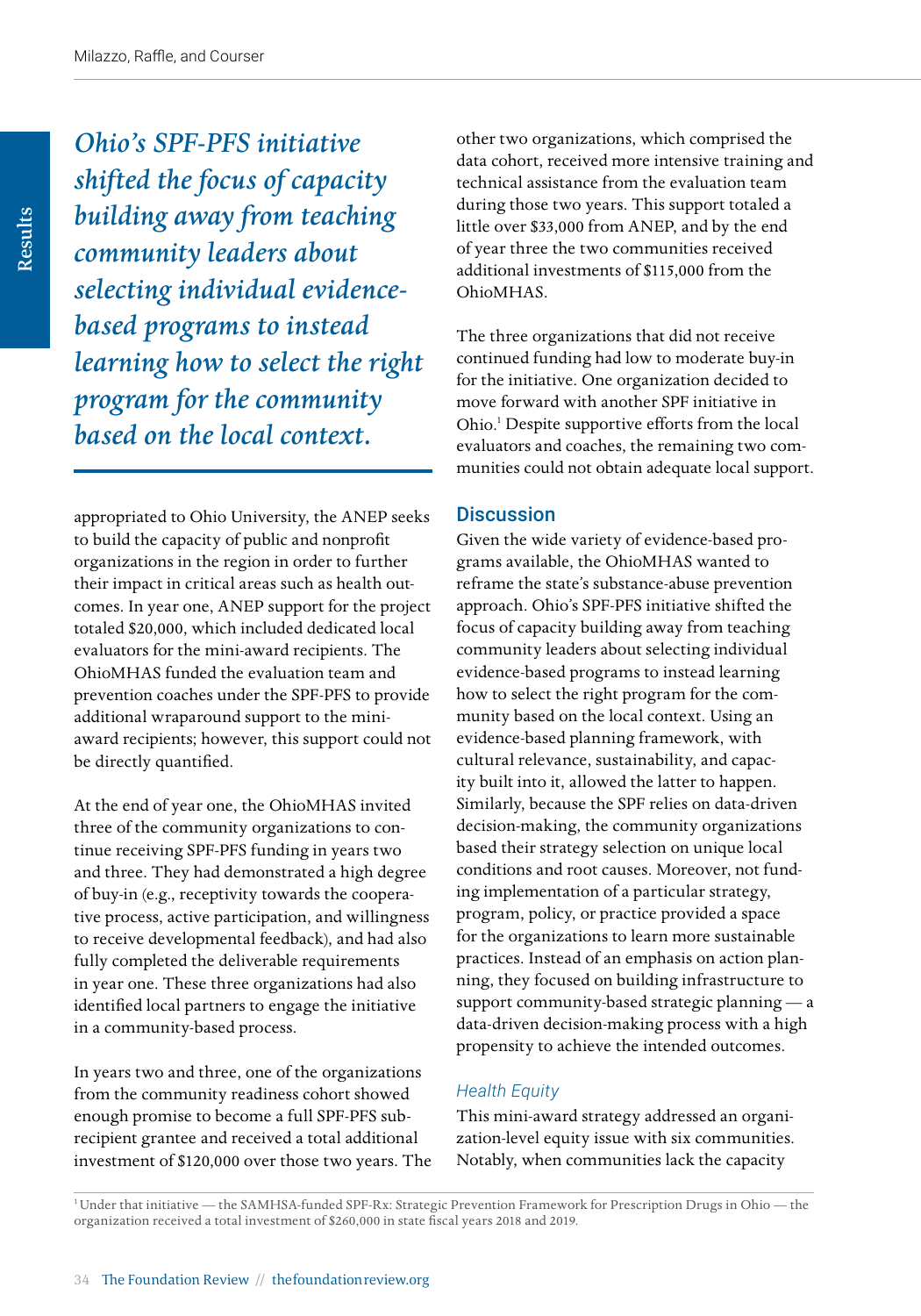and infrastructure to access local health data, it prevents them from selecting culturally relevant, sustainable, and evidence-based programs. As this article has discussed, communities with the greatest need for prevention services were not able to meet stringent federal outcome-reporting requirements. Instead of allowing structural barriers to disqualify six organizations from receiving funding under the SPF-PFS, the mini-award process built the capacity of these organizations to address substance abuse within a strategic and data-driven framework.

Some might argue that the mini-award strategy had only mixed success, because not all the organizations received funding for all three years. However, this innovative strategy allowed the grantmaker and grantees to mutually determine fit, which maximized the public investment and demonstrated respect for local choices. Likewise, all six organizations increased their substance-use prevention planning capacity by participating in year one alone.

### *Customized and Empowered Wraparound Support*

Importantly, the grantee organizations received facilitated support from highly skilled evaluators and coaches. As others have discussed (Schweinhart & Raffle, 2019), this participatory approach pairs experts and community leaders as co-planners who progressively engage a set of processes to build knowledge, skills, and attitudes for data-driven strategic planning. These empowerment-focused and participatory processes encouraged the community leaders to take active control over what they implement, which researchers acknowledge as valuable (Cargo & Mercer, 2008; Stoecker, 2004).

Further, as others recognize (Frantzen, Solomon, & Hollod, 2018), participatory models have the benefit of allowing the organization, funder, and other partners to mutually learn from the process, which occurred here. Through this cohort-based model, the grantees needed to complete key steps in the planning process by submitting deliverables, which were then reviewed with a standardized rubric by one or more of four statewide committees.

*Building data and planning capacities among communities situated in designated Appalachian and rural communities addressed an upstream social determinant of health: social and economic vulnerability.* 

# Lessons Learned

Building data and planning capacities among communities in designated Appalachian and rural areas addressed an upstream social determinant of health: social and economic vulnerability. A number of broader lessons learned also emerged from this health equity innovation.

- *Address health equity with upstream strategies.* Monitoring health outcomes is necessary for public health initiatives; however, community organizations need access to local data and a planning infrastructure before they can engage in community-level, datadriven planning and monitoring. When communities lack access to these resources, they are at a competitive disadvantage that perpetuates health inequities because they are not able to meet the base requirements to apply for awards, much less submit competitive proposals. This innovative strategy provided opportunities for six communities to begin more effectively addressing their substance use issues.
- *Utilize evidence-based planning frameworks for sustainable planning capacity.* For more sustainable planning capacity, this initiative utilized an evidence-based planning framework that supported organizations in selecting and implementing culturally relevant substance-use prevention strategies based on their own community context. While this approach had an immediate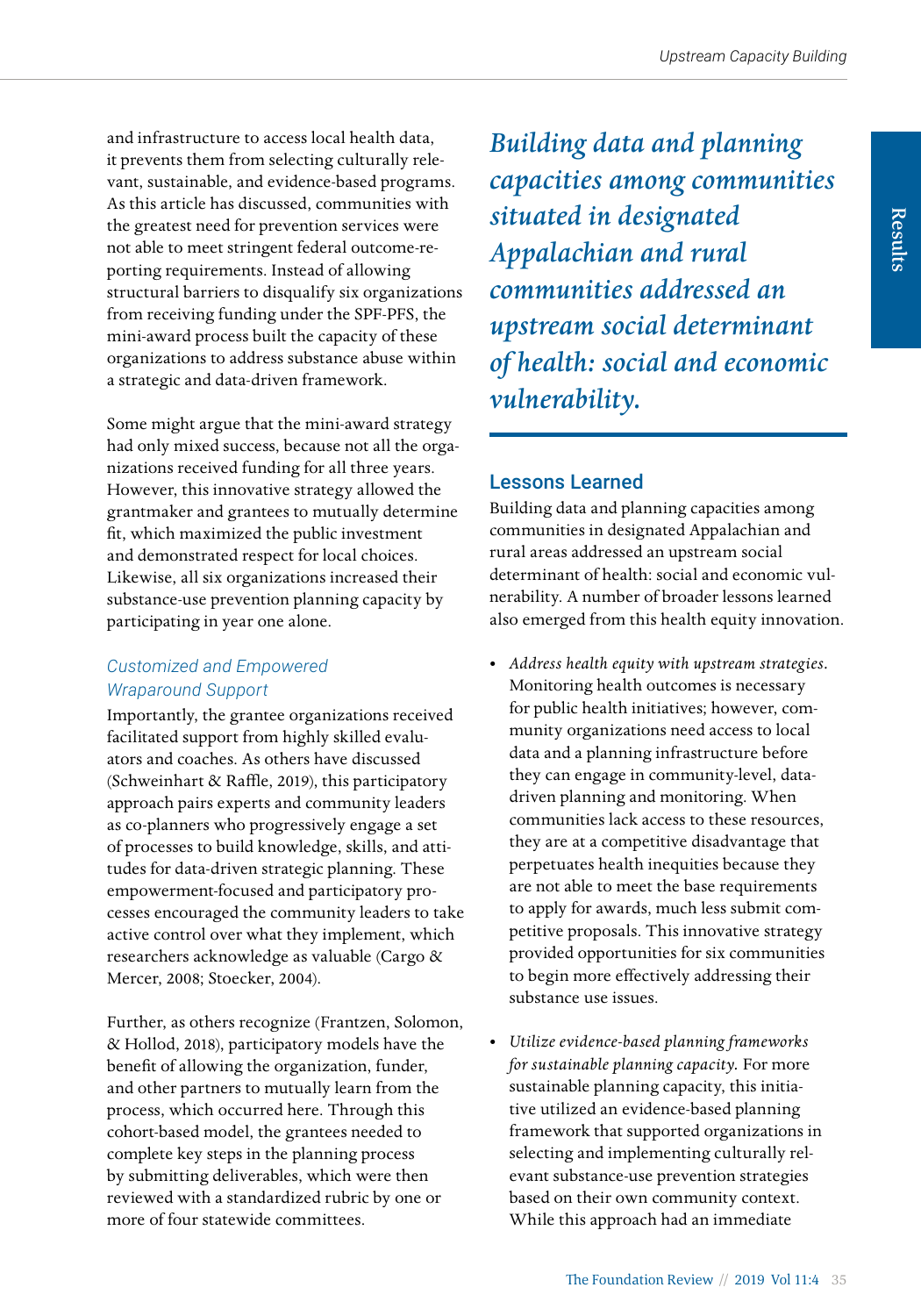*[E]ach of the three project directors acknowledged that having local information on the issues being addressed offered critical context that led each of them to select interventions other than those they had initially planned to use.*

impact on their issues related to substance use, it also has had a long-term impact because communities are able to use the same process to address new issues as they arise. As Trent and Chavis (2009) note, engaging organizations in the process allows communities to be more successful and demonstrates respect for their voice. Likewise, it moves the conversation around sustaining programs away from viewing it as only an outcome to also seeing it as a process (Schell et al., 2013).

- *Consider incremental funding options.* The flexibility from the tiered-funding structure allowed the state agency to better engage Appalachian or rural communities across Ohio, regardless of individual community capacity needs or readiness levels. The funding structure also allowed the state to tailor capacity building to the needs of communities. Similarly, grant requirements expanded as grantee capacity grew. This incremental approach ensured buy-in and gave both the community organization and funder the option to continue. Similar to others who have used mini-awards to maximize resource distribution in public health (Arriola et al., 2016; Wiebel, Welter, Aglipay, & Rothstein, 2014), this initiative demonstrated similar success.
- *Recognize the benefits of learning communities.* Offering customized networked

learning and technical assistance allowed multiple grantees to implement efforts simultaneously. In this case, having the two learning community cohorts allowed innovative ideas and practices to be shared frequently among grantees based on their level of planning readiness. It also built a collective community of practice, which allowed more contextualized learning to occur. However, community-of-practice models are resource-intensive and often require wraparound support from backbone organizations and technical experts. The experience of the SPF-PFS initiative reinforces the transformative nature of the SPF for coalitions and communities.

• *Employ developmental and empowerment evaluation methods.* The evaluation team provided a common evaluation and planning approach for all of the grantees, which meant each organization did not have to hire an evaluator. Further, developmental and empowerment frameworks allowed the evaluators and others to partner with community organizations to co-creatively build their capacity. It moved the conversation away from funding the right and perfect program to instead be about learning how to utilize a data-driven planning process. Finally, the developmental nature of this initiative allowed evaluators and coaches to provide rapid-cycle feedback to the communities and state agency, which in turn made real-time adjustments to the project. Moreover, the developmental process allowed an inequity issue to surface and be addressed. Finally, having four independent statewide committees review the key planning deliverables with standardized rubrics provided much-needed reflection and legitimacy to the work products.

#### Concluding Thoughts

The three communities that completed the annual collection of community-level outcomes in year one went on to utilize that data for planning purposes in years two and three. In particular, they selected culturally relevant substance-use prevention strategies based on the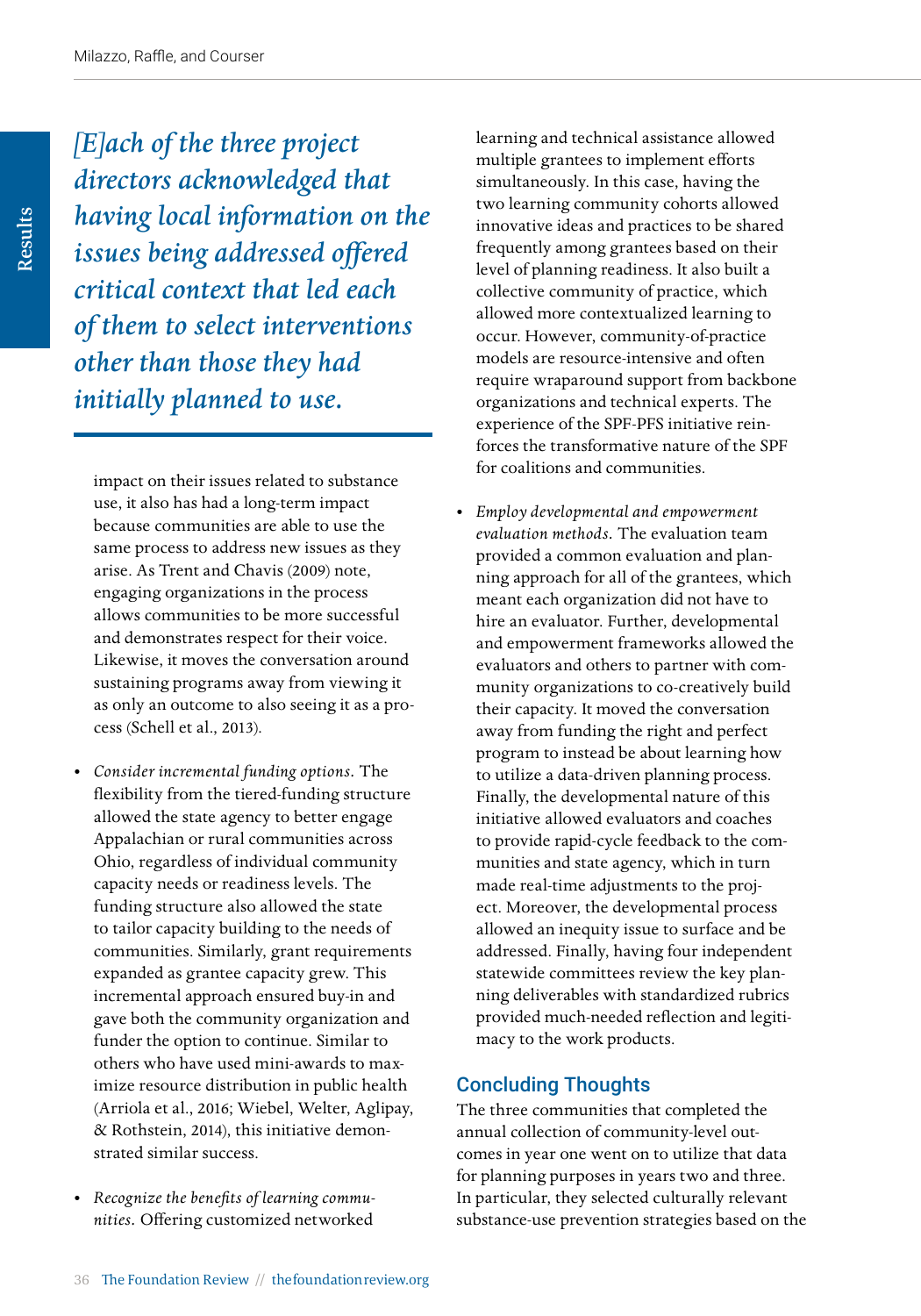readiness assessments and listening sessions they conducted. At the initiative's closeout event at the end of year three, the three project directors discussed how pivotal it had been for them to have community-level data. Interestingly, each of the three project directors acknowledged that having local information on the issues being addressed offered critical context that led each of them to select interventions other than those they had initially planned to use.

In federal fiscal year 2020, the two communities in the data cohort will receive additional funding. First, they will become federal subrecipients under a new, five-year \$1.5 million SAMHSA award and will continue developing their capacity to address underage drinking and up to two additional data-driven substance-abuse prevention priorities. They also leveraged their mini-award investments to each receive an additional \$13,000 (\$26,000 combined) from the OhioMHAS to implement a strategy under the SAMHSA-funded SPF-Rx: Strategic Prevention Framework for Prescription Drugs in Ohio.<sup>2</sup>

# Acknowledgments

The authors would like to recognize the project directors and staff of the mini-award organizations, along with the Ohio Department of Mental Health and Addiction Services (OhioMHAS), the Ohio Coaching and Mentoring Network (OCAM), Ohio's SPF-PFS Evaluation Team (OSET), and the Ohio University/Pacific Institute for Research and Evaluation Writing Circle.

This publication was made possible by Grant Number 6U79SP020695 awarded to the Ohio Department of Mental Health and Addiction Services (OhioMHAS) from the Substance Abuse and Mental Health Services Administration (SAMHSA). Its contents are solely the responsibility of the authors and do not necessarily represent the official views of the SAMHSA or OhioMHAS.

# References

- Aarons, G. A., Hurlburt, M., & McCue Horwitz, S. (2011). Advancing a conceptual model of evidence-based practice implementation in public service sectors. *Administration & Policy in Mental Health and Mental Health Services Research, 38,* 4–23.
- Appalachian Regional Commission. (2016). County economic status classification. Retrieved from [https://](https://www.arc.gov/research/DataReports.asp) [www.arc.gov/research/DataReports.asp](https://www.arc.gov/research/DataReports.asp)
- Arriola, K. R. J., Hermstad, A., Flemming, S. S., Honeycutt, S., Carvalho, M. L., Cherry, S. T., et al. (2016). Promoting policy and environmental change in faith-based organizations: Outcome evaluation of a mini-grants program. *Health Promotion Practice, 17*(1), 146–155.
- Bartczak, L. (2013, Fall/Winter). Supporting nonprofit capacity: Three principles for grantmakers. *The Nonprofit Quarterly,* 74–77.
- Bharmal, N., Derose, K. P., Felician, M., & Weden, M. M. (2015, May). Understanding the upstream social determinants of health: A working paper. Santa Monica, CA: RAND Corp.
- Borlawsky, T. B., Lele, O., Jensen, D., Hood, N., & Wewers, M. E. (2011). Enabling distributed electronic research data collection for a rural Appalachian tobacco cessation study. *Journal of the American Medical Informatics Association, 18*(1), i140–i143.
- Bowen, G. A. (2009). Document analysis as a qualitative research method. *Qualitative Research Journal, 9*(2), 27–40. https://doi.org/10.3316/QRJ0902027
- Braveman, P., Arkin, E., Orleans, T., Proctor, D., & Plough, A. (2017). *What is health equity? And what difference does a definition make?* Princeton, NJ: Robert Wood Johnson Foundation.
- Brownson, R. C., & Bright, F. (2004). Chronic disease control in public health practice: Looking back and moving forward. *Public Health Reports, 119,* 230–238.
- Cargo, M., & Mercer, S. L. (2008). The value and challenges of participatory research: Strengthening its practice. *Annual Review of Public Health, 29,* 325–350.
- Creswell, J. W., & Miller, D. L. (2000). Determining validity in qualitative inquiry. *Theory Into Practice, 39*(3), 124–130.
- Couto, R. A. (2003, Summer). Review essay: Community-based research: Celebration and concern. *Michigan Journal of Community Service Learning, 9*(3), 69–74.

<sup>&</sup>lt;sup>2</sup> For more information about the six communities discussed in this article, please visit the project website at [pfs.ohio.gov/PFS-](http://pfs.ohio.gov/PFS-Communities/Data-Mini-Grantees)[Communities/Data-Mini-Grantees](http://pfs.ohio.gov/PFS-Communities/Data-Mini-Grantees). It features the work products and key accomplishments of the communities and includes tools, templates, and other resources utilized throughout this capacity-building effort.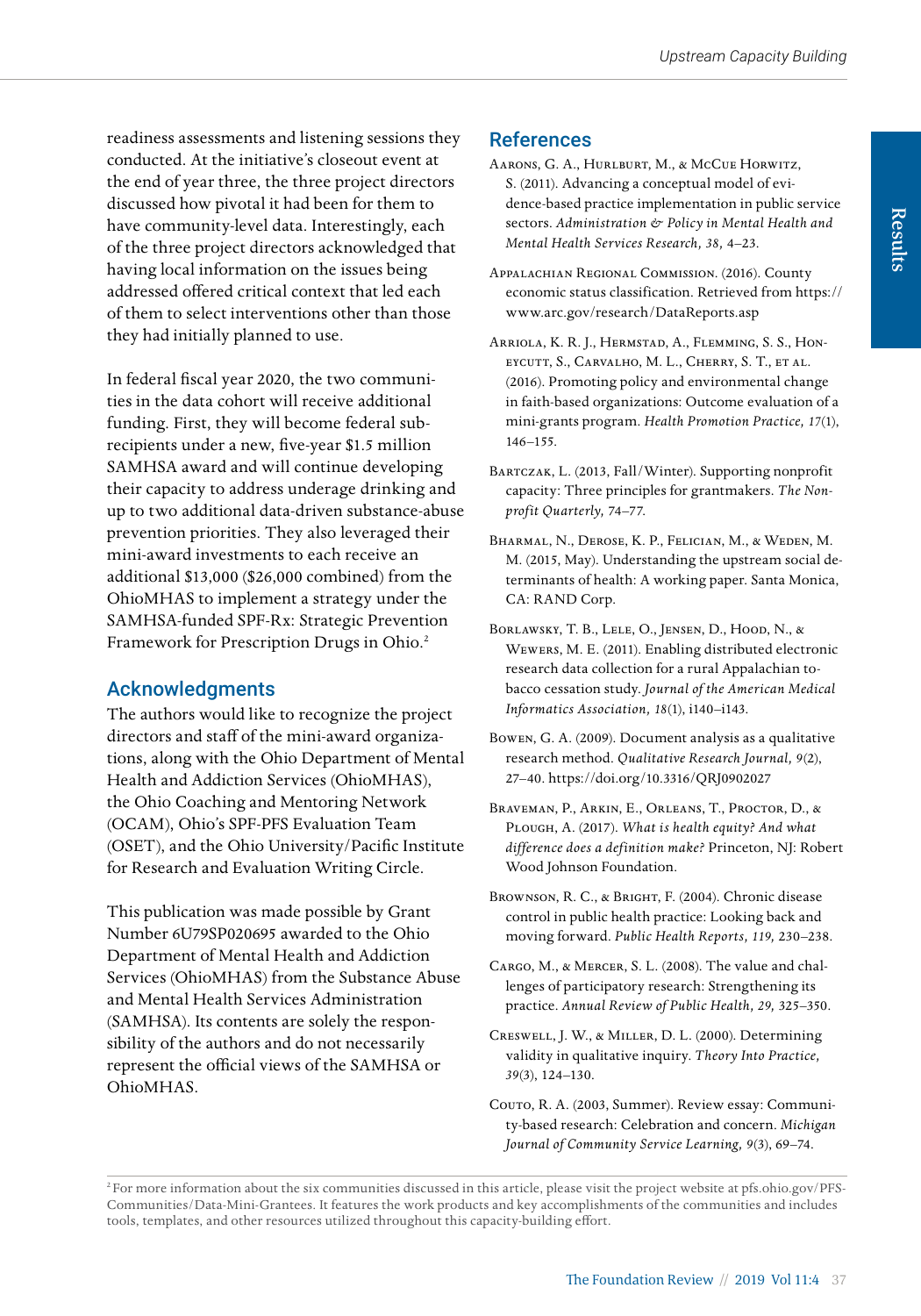- Easterling, D., & Main, D. (2016). Reconciling community-based versus evidence-based philanthropy: A case study of The Colorado Trust's early initiatives. *The Foundation Review, 8*(4), 81–107. [https://doi.org/](https://doi.org/ 10.9707/1944-5660.1329)  [10.9707/1944-5660.1329](https://doi.org/ 10.9707/1944-5660.1329)
- Fetterman, D. M., Kaftarian, S. J., & Wandersman, A. (2015). *Empowerment evaluation: Knowledge and tools for self-assessment, evaluation capacity building, and accountability* (2nd ed.). Thousand Oaks, CA: Sage.
- Fitzpatrick, J. L., Sanders, J. R., & Worthen, B. R. (2010). *Program evaluation: Alternative approaches and practical guidelines* (4th ed.). Upper Saddle River, NJ: Pearson.
- Frantzen, L., Solomon, J., & Hollod, L. (2018). Partner-centered evaluation capacity building: Findings from a corporate social impact initiative. *The Foundation Review, 10*(2), 7–25. [https://doi.org/10.9707/](https://doi.org/10.9707/ 1944-5660.1412)  [1944-5660.1412](https://doi.org/10.9707/ 1944-5660.1412)
- Grantmakers for Effective Organizations. (2019). *Learning in philanthropy: A guidebook.* Washington, DC: Author.
- Grantmakers for Effective Organizations. (2014a). *How can we support capacity building efforts?* Washington, DC: Author.
- Grantmakers for Effective Organizations. (2014b). *What makes a successful learning community?* Washington, DC: Author.
- Julnes, G. (2019). Evaluating sustainability: Controversies, challenges, and opportunities. *New Directions for Evaluation, 162,* 13–28.
- Kindig, D. A. (2007). Understanding population health terminology. *Milbank Quarterly, 85*(1), 139–161.
- McCracken, A. L., & Firesheets, K. (2010). Sustainability is made, not born: Enhancing program sustainability through reflective grantmaking. *The Foundation Review, 2*(2), 55–65. [https://doi.org/10.4087/](https://doi.org/10.4087/FOUNDATIONREVIEW-D-10-00012) [FOUNDATIONREVIEW-D-10-00012](https://doi.org/10.4087/FOUNDATIONREVIEW-D-10-00012)
- NDUMBE-EYOH, S., & MOFFATT, H. (2013). Intersectoral action for health equity: A rapid systematic review. *BMC Public Health, 13,* 1056.
- Orwin, R. G., Edwards, J. M., Buchanan, R. M., Flewelling, R. L., & Landy, A. L. (2012). Data-driven decision making in the prevention of substance-related harm: Results from the Strategic Prevention State Incentive Grant Program. *Contemporary Drug Problems, 39,*  73–106.
- PATTON, M. Q., McKegg, K., & Wehipeihana, N. (2016). *Developmental evaluation exemplars: Principles in practice.* New York, NY: Guilford Press.
- PATTON, M. Q. (2011). *Developmental evaluation: Applying complexity concepts to enhance innovation and use.* New York, NY: Guilford Press.
- Reagans, R., & McEvily, B. (2003). Network structure and knowledge transfer: The effects of cohesion and range. *Networks and Knowledge, 48*(2), 240–267.
- SCHELL, S. F., LUKE, D. A., SCHOOLE, M. W., ELLIOTT, M. B., Herbers, S. H., Mueller, N. B., et al. (2013). Public health program capacity for sustainability: A new framework. *Implementation Science, 8*(15). [https://doi.](https://doi.org/10.1186/1748-5908-8-15
) [org/10.1186/1748-5908-8-15](https://doi.org/10.1186/1748-5908-8-15
)
- Schweinhart, A., & Raffle, H. (2019). *Accomplishing radical community-based research while upholding rigorous standards.* Manuscript in preparation.
- Springer, J. F., Sale, E., Hermann, J., Sambrano, S., Kasim, R., & Nistler, M. (2004). Characteristics of effective substance abuse prevention programs for high-risk youth. *Journal of Primary Prevention, 25*(2), 171–194.
- Stoecker, R. (2004, May). *Creative tensions in the new community based research.* Keynote address prepared for the Community-Based Research Network Symposium, Carleton University, Ottawa, Ontario, Canada. Retrieved from [http://comm-org.wisc.edu/drafts/](http://comm-org.wisc.edu/drafts/cbrtensions.htm) [cbrtensions.htm](http://comm-org.wisc.edu/drafts/cbrtensions.htm)
- Substance Abuse and Mental Health Services Administration. (2017). *Focus on prevention* (Publication No. SMA10–4120). Washington, DC: U.S. Department of Health and Human Services.
- Substance Abuse and Mental Health Services Administration. (2006). *National outcome measures (NOMs) for co-occurring disorders* (Technical Bulletin No. 201212). Washington, DC: U.S. Department of Health and Human Services.
- Trent, T. R., & Chavis, D. M. (2009). Scope, scale, and sustainability: What it takes to create lasting community change. *The Foundation Review, 1*(1), 96–114. [https://doi.org/10.4087/FOUNDATIONREVIEW-](https://doi.org/10.4087/FOUNDATIONREVIEW- D-09-00007)[D-09-00007](https://doi.org/10.4087/FOUNDATIONREVIEW- D-09-00007)
- U.S. Census Bureau. (2016). *Population estimates for 2015.*  Washington, DC: Author. Retrieved from [https://data.](https://data.census.gov) [census.gov](https://data.census.gov)
- U.S. Department of Health and Human Services. (2010). *Healthy People 2020: An opportunity to address the societal determinants of health in the United States.*  Washington, DC: Author. Available at [http://www.](http://www.healthypeople.gov/2010/hp2020/advisory/SocietalDeterminantsHealth.htm) [healthypeople.gov/2010/hp2020/advisory/Societal](http://www.healthypeople.gov/2010/hp2020/advisory/SocietalDeterminantsHealth.htm) [DeterminantsHealth.htm](http://www.healthypeople.gov/2010/hp2020/advisory/SocietalDeterminantsHealth.htm)
- Wiebel, V., Welter, C., Aglipay, G. S., & Rothstein, J. (2014). Maximizing resources with mini-grants: Enhancing preparedness capabilities and capacity in public health organizations. *Journal of Public Health Management Practice, 20*(5), S83–S88.
- Ware, L. J., Raffle, H., Collins, D., Holt, N. A., Milazzo, L., & Wandersman, A. (2019). *Promoting health equity in Ohio's rural and Appalachian counties by assessing community capacity and readiness to engage in the Strategic Prevention Framework (SPF).* Manuscript in preparation.